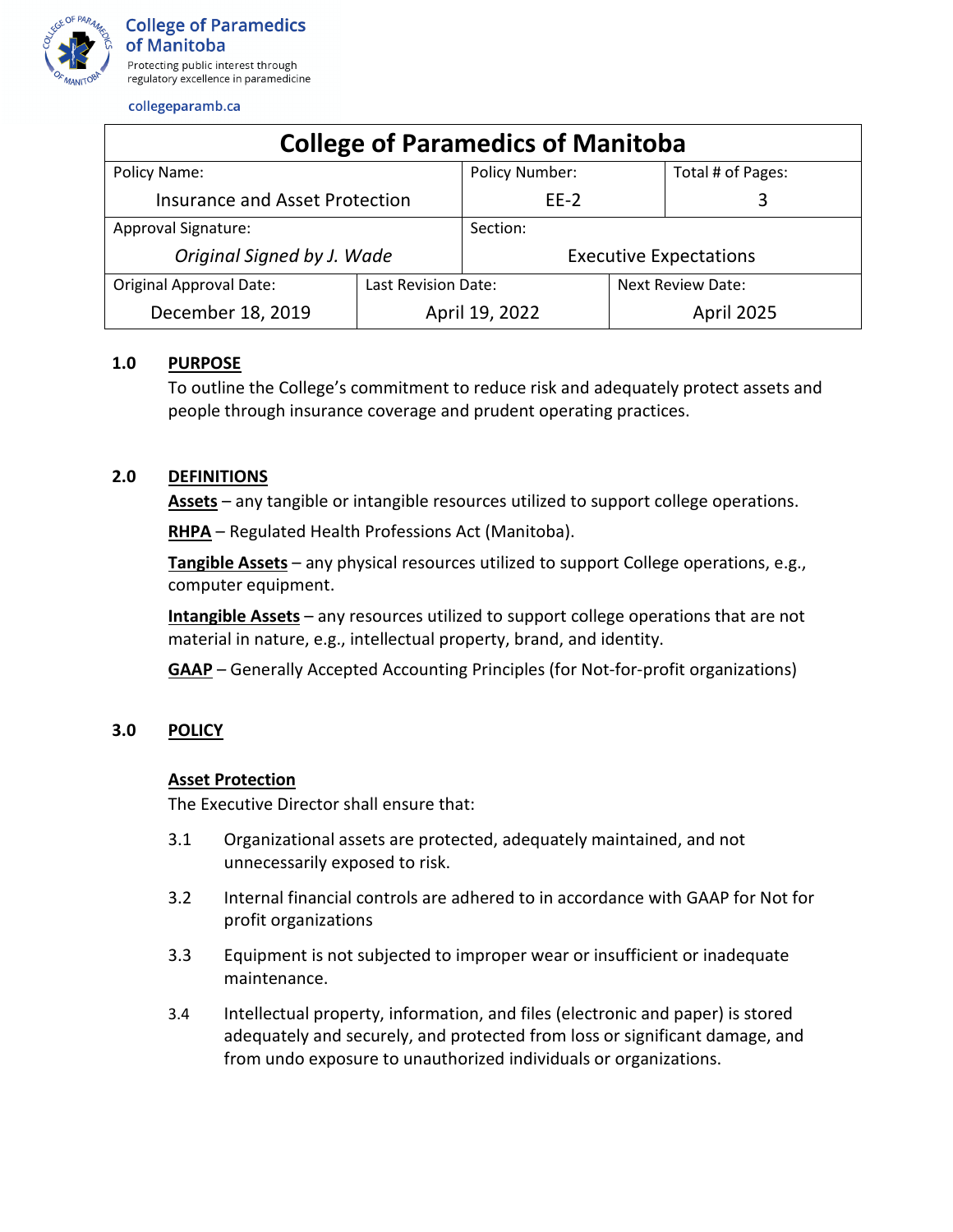

collegeparamb.ca

- 3.5 The organization's brand and reputation is maintained, and its identity is not substantially changed.
- 3.6 A tangible asset registry is maintained.
- 3.7 Real property is acquired, mortgaged, or disposed of with Council knowledge and approval given via Council motion.

# **Insurance**

The Executive Director shall ensure that:

- 3.8 The College maintains adequate insurance against theft, fire, casualty losses, cyber security and against liability losses to council members, staff and individuals engaged in activities on behalf of the College, or the College itself. Adequate insurance is defined as an amount comparable to that held by other, similar organizations, including emerging insurable risks.
- 3.9 Insurance coverage requirements are reviewed annually.
- 3.10 To obtain the best price for the organization, insurance policies may be tendered every five years, or more frequently if desired by the Council.
- 3.11 Only the Executive Director, in consultation with Council, shall initiate an insurance claim or agree to a settlement or an action on behalf of the organization.

# **Liability**

The Executive Director shall ensure that:

- 3.12 The College, council members, staff and individuals engaged in activities on behalf of the College are not unnecessarily exposed to claims of liability.
- 3.13 Notifications are given as may be required under College administrative policies.
- 3.14 All filing requirements prescribed under the RHPA, provincial, and federal legislation are fulfilled.

Council shall ensure that:

- 3.15 A regimen is established for reviewing College governance and council policies.
- 3.16 Council maintains up to date contracts with the Executive Director.
- 3.17 Council maintains an annual evaluation process for the Executive Director.